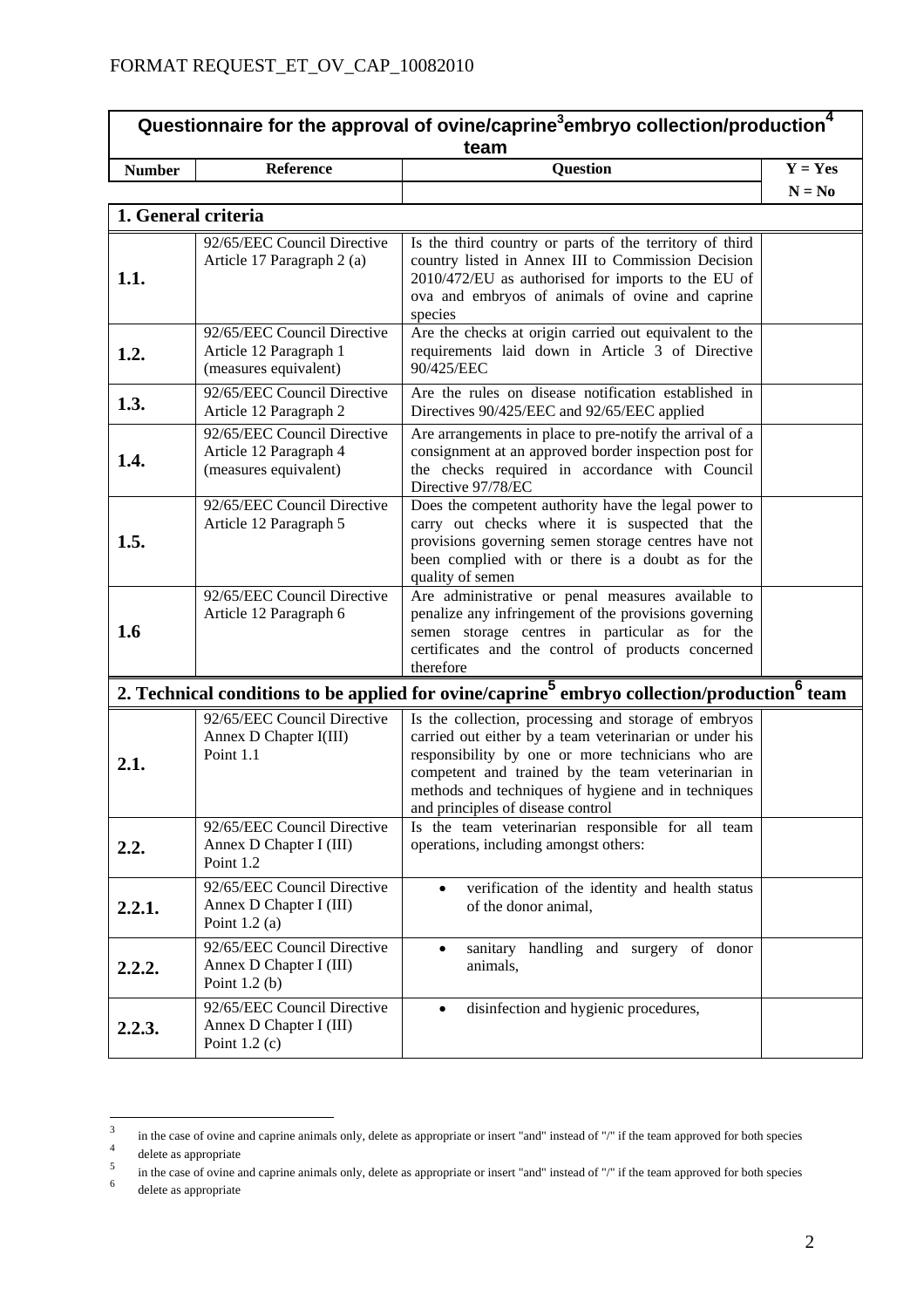| Questionnaire for the approval of ovine/caprine <sup>3</sup> embryo collection/production <sup>4</sup><br>team |                                                                                |                                                                                                                                                                                                                                                                                                                                                                                                                                        |           |
|----------------------------------------------------------------------------------------------------------------|--------------------------------------------------------------------------------|----------------------------------------------------------------------------------------------------------------------------------------------------------------------------------------------------------------------------------------------------------------------------------------------------------------------------------------------------------------------------------------------------------------------------------------|-----------|
| <b>Number</b>                                                                                                  | Reference                                                                      | <b>Question</b>                                                                                                                                                                                                                                                                                                                                                                                                                        | $Y = Yes$ |
| 2.2.4.                                                                                                         | 92/65/EEC Council Directive<br>Annex D Chapter I (III)<br>Point $1.2$ (d)      | keeping records which shows:                                                                                                                                                                                                                                                                                                                                                                                                           | $N = No$  |
| 2.2.4.1.                                                                                                       | 92/65/EEC Council Directive<br>Annex D Chapter I (III)<br>Point $1.2$ (d)(i)   | the species, breed, date of birth and<br>$\circ$<br>identification of each donor animal,                                                                                                                                                                                                                                                                                                                                               |           |
| 2.2.4.2.                                                                                                       | 92/65/EEC Council Directive<br>Annex D Chapter I (III)<br>Point $1.2$ (d)(ii)  | the health history and all diagnostic<br>$\circ$<br>tests and the results thereof, treatments<br>and vaccinations carried out on donor<br>animals,                                                                                                                                                                                                                                                                                     |           |
| 2.2.4.3.                                                                                                       | 92/65/EEC Council Directive<br>Annex D Chapter I (III)<br>Point $1.2$ (d)(iii) | the place and date of collecting,<br>$\circ$<br>processing and storing of oocytes, ova<br>and embryos,                                                                                                                                                                                                                                                                                                                                 |           |
| 2.2.4.4.                                                                                                       | 92/65/EEC Council Directive<br>Annex D Chapter I (III)<br>Point 1.2 (d)(iv)    | the identification of embryos and<br>$\circ$<br>details of their destination if known.                                                                                                                                                                                                                                                                                                                                                 |           |
| 2.3.                                                                                                           | 92/65/EEC Council Directive<br>Annex D Chapter I (III)<br>Point 1.3            | Is the team placed under the general supervision of the<br>official veterinarian, who inspects it at least once<br>every calendar year to ensure, where necessary based<br>on records, standard operating procedures and internal<br>audits, compliance with the sanitary conditions<br>regarding collection, processing and storage of<br>embryos and to verify all matters relating to the<br>conditions of approval and supervision |           |
| 2.4.1.                                                                                                         | 92/65/EEC Council Directive<br>Annex D Chapter I (III)<br>Point 1.4            | Does the team have at its disposal a permanently sited<br>laboratory where embryos can be examined, processed<br>and packed, consisting of at least a work surface, an<br>optical or stereo microscope and cryogenic equipment<br>where necessary                                                                                                                                                                                      |           |
| 2.4.2.1                                                                                                        | 92/65/EEC Council Directive<br>Annex D Chapter I (III)<br>Point 1.5            | If yes, does the permanently sited laboratory have:                                                                                                                                                                                                                                                                                                                                                                                    |           |
| 2.4.2.1.1.                                                                                                     | 92/65/EEC Council Directive<br>Annex D Chapter I(III)<br>Point $1.5$ (a)       | a room where embryos can be processed which is<br>physically separate from the area used to handle the<br>donor animals during collection,                                                                                                                                                                                                                                                                                             |           |
| 2.4.2.1.2.                                                                                                     | 92/65/EEC Council Directive<br>Annex D Chapter I (III)<br>Point $1.5(b)$       | a room or area for cleansing and<br>sterilising<br>instruments, except when using only<br>single-use<br>equipment,                                                                                                                                                                                                                                                                                                                     |           |
| 2.4.2.1.3.                                                                                                     | 92/65/EEC Council Directive<br>Annex D Chapter I (III)<br>Point $1.5(c)$       | a room for storing embryos.                                                                                                                                                                                                                                                                                                                                                                                                            |           |
| 2.4.2.2.                                                                                                       | 92/65/EEC Council Directive<br>Annex D Chapter I (III)<br>Point 1.4            | If not, does the team have at its disposal a mobile<br>laboratory where embryos can be examined, processed<br>and packed, consisting of at least a work surface, an<br>optical or stereo microscope and cryogenic equipment<br>where necessary                                                                                                                                                                                         |           |
| 2.5.                                                                                                           | 92/65/EEC Council Directive<br>Annex D Chapter I (III)<br>Point $1.6(a)$       | Does the mobile laboratory have a specially equipped<br>part of the vehicle consisting of two separate sections:                                                                                                                                                                                                                                                                                                                       |           |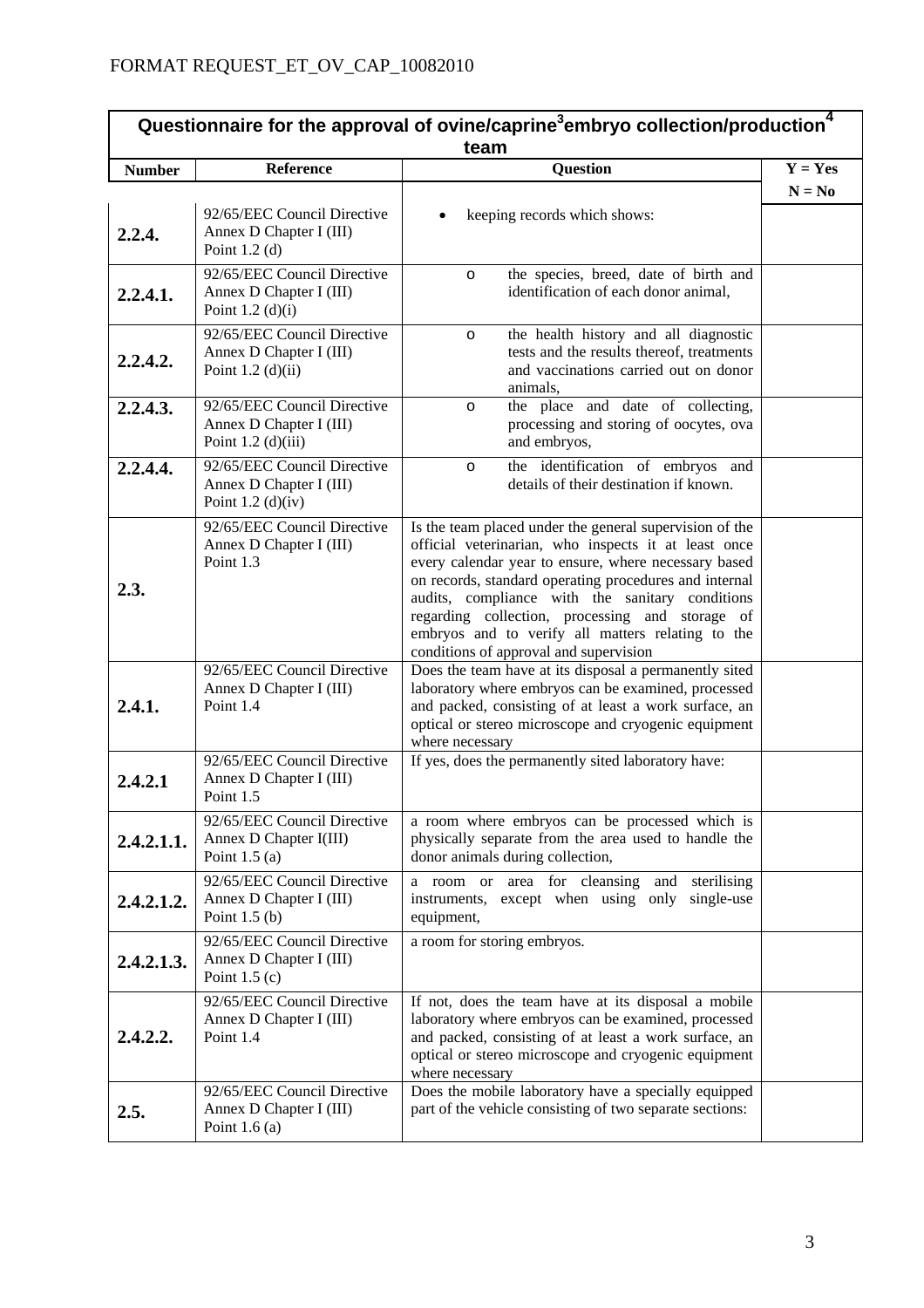| Questionnaire for the approval of ovine/caprine <sup>3</sup> embryo collection/production <sup>4</sup><br>team |                                                                               |                                                                                                                                                                                                                                                                                            |           |
|----------------------------------------------------------------------------------------------------------------|-------------------------------------------------------------------------------|--------------------------------------------------------------------------------------------------------------------------------------------------------------------------------------------------------------------------------------------------------------------------------------------|-----------|
| <b>Number</b>                                                                                                  | Reference                                                                     | <b>Question</b>                                                                                                                                                                                                                                                                            | $Y = Yes$ |
| 2.5.1.                                                                                                         | 92/65/EEC Council Directive<br>Annex D Chapter I(III)<br>Point 1.6 $(a)(i)$   | one for the examination and processing of<br>embryos which shall be a clean section, and                                                                                                                                                                                                   | $N = No$  |
| 2.5.2.                                                                                                         | 92/65/EEC Council Directive<br>Annex D Chapter I (III)<br>Point $1.6$ (a)(ii) | the other for accommodating equipment and<br>$\bullet$<br>materials used in contact with the donor<br>animals                                                                                                                                                                              |           |
| 2.5.3.                                                                                                         | 92/65/EEC Council Directive<br>Annex D Chapter I (III)<br>Point $1.6(b)$      | Does the mobile laboratory use only single-use<br>equipment, unless the sterilisation of its equipment<br>and the provision of fluids and other products<br>necessary for the collection and processing of embryos<br>can be ensured by the contact with a permanently sited<br>laboratory |           |
| 2.6.                                                                                                           | 92/65/EEC Council Directive<br>Annex D Chapter I (III)<br>Point 1.7           | Is the design and layout of buildings and laboratories<br>laid out and team operations carried out so as to ensure<br>that cross-contaminations of embryos are prevented                                                                                                                   |           |
| 2.7.                                                                                                           | 92/65/EEC Council Directive<br>Annex D Chapter I (III)<br>Point 1.8           | Does the team have at its disposal storage premises                                                                                                                                                                                                                                        |           |
| 2.7.1.                                                                                                         | 92/65/EEC Council Directive<br>Annex D Chapter I (III)<br>Point $1.8$ (a)     | Do the storage premises comprise at least one lockable<br>room for the storage of ova and embryos;                                                                                                                                                                                         |           |
| 2.7.2.                                                                                                         | 92/65/EEC Council Directive<br>Annex D Chapter I (III)<br>Point $1.8(b)$      | Are the storage premises easy to cleanse and disinfect                                                                                                                                                                                                                                     |           |
| 2.7.3.                                                                                                         | 92/65/EEC Council Directive<br>Annex D Chapter I (III)<br>Point $1.8$ (c)     | Do the storage premises have permanent records of all<br>incoming and outgoing ova or embryos                                                                                                                                                                                              |           |
| 2.7.4.                                                                                                         | 92/65/EEC Council Directive<br>Annex D Chapter I (III)<br>Point $1.8$ (d)     | Do the storage premises have storage containers for<br>ova and embryos which are stored in a place which is<br>under the control of the team veterinarian and which is<br>subject to regular inspections by an official<br>veterinarian                                                    |           |
| 2.8.                                                                                                           | 92/65/EEC Council Directive<br>Annex D Chapter I (III)<br>Point 1.9           | Is the team authorised by the competent authority for<br>storage of semen in storage premises referred to in<br>point 2.7                                                                                                                                                                  |           |
| 2.8.1.                                                                                                         | 92/65/EEC Council Directive<br>Annex D Chapter I (III)<br>Point $1.9(a)$      | If yes, does the semen meet the requirements of<br>Directive 92/65/EEC for ovine and caprine species                                                                                                                                                                                       |           |
| 2.8.2.                                                                                                         | 92/65/EEC Council Directive<br>Annex D Chapter I (III)<br>Point $1.9(b)$      | Is the semen stored only for the operation purposes of<br>the team in separate storage containers in the premises<br>for storing approved embryos                                                                                                                                          |           |
| 3. Additional technical conditions to be applied for ovine/caprine <sup>7</sup> embryo production team         |                                                                               |                                                                                                                                                                                                                                                                                            |           |
| 3.1.                                                                                                           | 92/65/EEC Council Directive<br>Annex D Chapter I (III)<br>Point 2.1           | Does the team comply with all the requirements<br>described in point 2 of this questionnaire                                                                                                                                                                                               |           |

 $\tau$ in the case of ovine and caprine animals only, delete as appropriate or insert "and" instead of "/" if the team approved for both species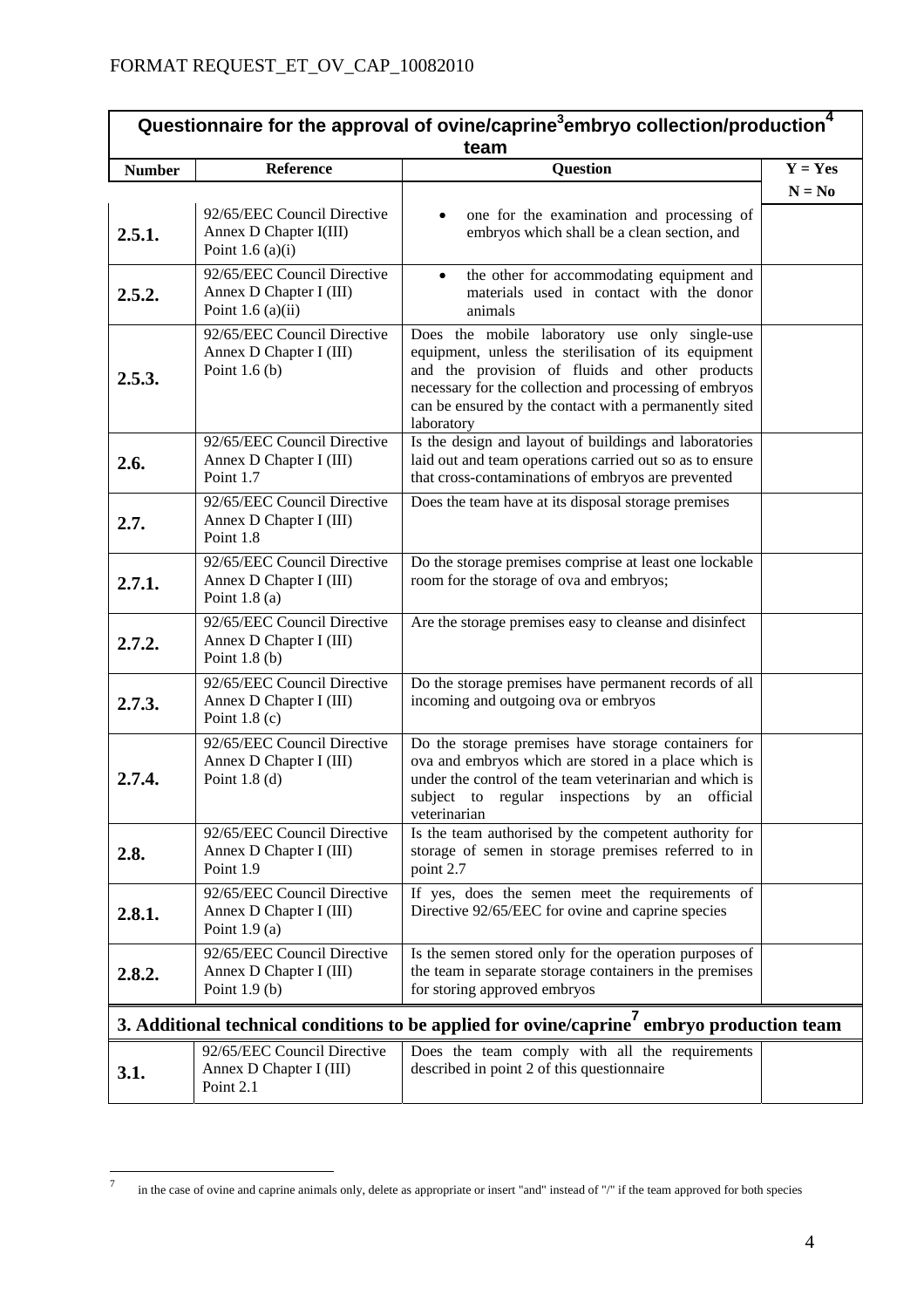| Questionnaire for the approval of ovine/caprine <sup>3</sup> embryo collection/production <sup>4</sup><br>team |                                                                           |                                                                                                                                                                                                                                                                                                                                                            |           |
|----------------------------------------------------------------------------------------------------------------|---------------------------------------------------------------------------|------------------------------------------------------------------------------------------------------------------------------------------------------------------------------------------------------------------------------------------------------------------------------------------------------------------------------------------------------------|-----------|
| <b>Number</b>                                                                                                  | Reference                                                                 | <b>Question</b>                                                                                                                                                                                                                                                                                                                                            | $Y = Yes$ |
|                                                                                                                |                                                                           |                                                                                                                                                                                                                                                                                                                                                            | $N = No$  |
| 3.2.                                                                                                           | 92/65/EEC Council Directive<br>Annex D Chapter I (III)<br>Point 2.1       | Have the team members received adequate training on<br>disease control and laboratory techniques, particularly<br>in procedures for working in sterile conditions                                                                                                                                                                                          |           |
| 3.3.                                                                                                           | 92/65/EEC Council Directive<br>Annex D Chapter I (III)<br>Point 2.2       | Does the team have at its disposal a permanently sited<br>laboratory                                                                                                                                                                                                                                                                                       |           |
| 3.3.1.                                                                                                         | 92/65/EEC Council Directive<br>Annex D Chapter I (III)<br>Point $2.2$ (a) | Does the laboratory have adequate equipment and<br>facilities                                                                                                                                                                                                                                                                                              |           |
| 3.3.2.                                                                                                         | 92/65/EEC Council Directive<br>Annex D Chapter I (III)<br>Point $2.2$ (a) | Does the laboratory have separate room for recovering<br>oocytes from ovaries                                                                                                                                                                                                                                                                              |           |
| 3.3.3.                                                                                                         | 92/65/EEC Council Directive<br>Annex D Chapter I (III)<br>Point $2.2$ (a) | Does the laboratory have separate room for processing<br>oocytes, ova and embryos                                                                                                                                                                                                                                                                          |           |
| 3.3.4.                                                                                                         | 92/65/EEC Council Directive<br>Annex D Chapter I (III)<br>Point $2.2$ (a) | Does the laboratory have separate room for storing<br>embryos                                                                                                                                                                                                                                                                                              |           |
| 3.3.5.                                                                                                         | 92/65/EEC Council Directive<br>Annex D Chapter I (III)<br>Point $2.2$ (b) | Does the laboratory have a laminar-flow or other<br>suitable facilities where all technical operations<br>associated with specific sterile conditions (processing<br>of ova, embryos and semen) are conducted                                                                                                                                              |           |
| 3.4.1.                                                                                                         | 92/65/EEC Council Directive<br>Annex D Chapter I (III)<br>Point 2.3       | Does the team collects ova and other tissues in a<br>slaughterhouse                                                                                                                                                                                                                                                                                        |           |
| 3.4.2.                                                                                                         |                                                                           | If yes, does the team have at its disposal suitable<br>equipment for the collection and transport of the<br>ovaries and other tissues to the processing laboratory<br>in a hygienic and safe manner                                                                                                                                                        |           |
|                                                                                                                |                                                                           | 4. Health conditions to be applied for collection and processing of in vivo derived embryos                                                                                                                                                                                                                                                                |           |
| 4.1.                                                                                                           | Annex D Chapter III (II)<br>Point 1                                       | 92/65/EEC Council Directive   Are embryos conceived as a result of artificial  <br>insemination with semen meeting the requirements of<br>Directive 92/65/EEC                                                                                                                                                                                              |           |
| 4.2.                                                                                                           | 92/65/EEC Council Directive<br>Annex D Chapter III (II)<br>Point 1.1      | Are embryos collected and processed by an approved<br>embryo collection team, without coming into contact<br>with any other batch of embryos not complying with<br>the requirements of Directive 92/65/EEC                                                                                                                                                 |           |
| 4.3.                                                                                                           | 92/65/EEC Council Directive<br>Annex D Chapter III (II)<br>Point 1.2      | Are embryos collected in a place, which is:<br>separated from other parts of the premises or<br>$\overline{\phantom{0}}$<br>holding where the embryos are collected and<br>which is in good repair and constructed with<br>$\blacksquare$<br>materials which permit its effective and easy<br>cleansing and disinfection                                   |           |
| 4.4.                                                                                                           | 92/65/EEC Council Directive<br>Annex D Chapter III (II)<br>Point 1.3      | Are embryos processed (examined, washed, treated<br>and placed in identified and sterile straws, ampoules or<br>other packages) in either a permanently sited<br>laboratory or a mobile laboratory which, is situated in<br>an area in which there has been no outbreak of foot-<br>and-mouth disease for the past 30 days within a<br>10 kilometre radius |           |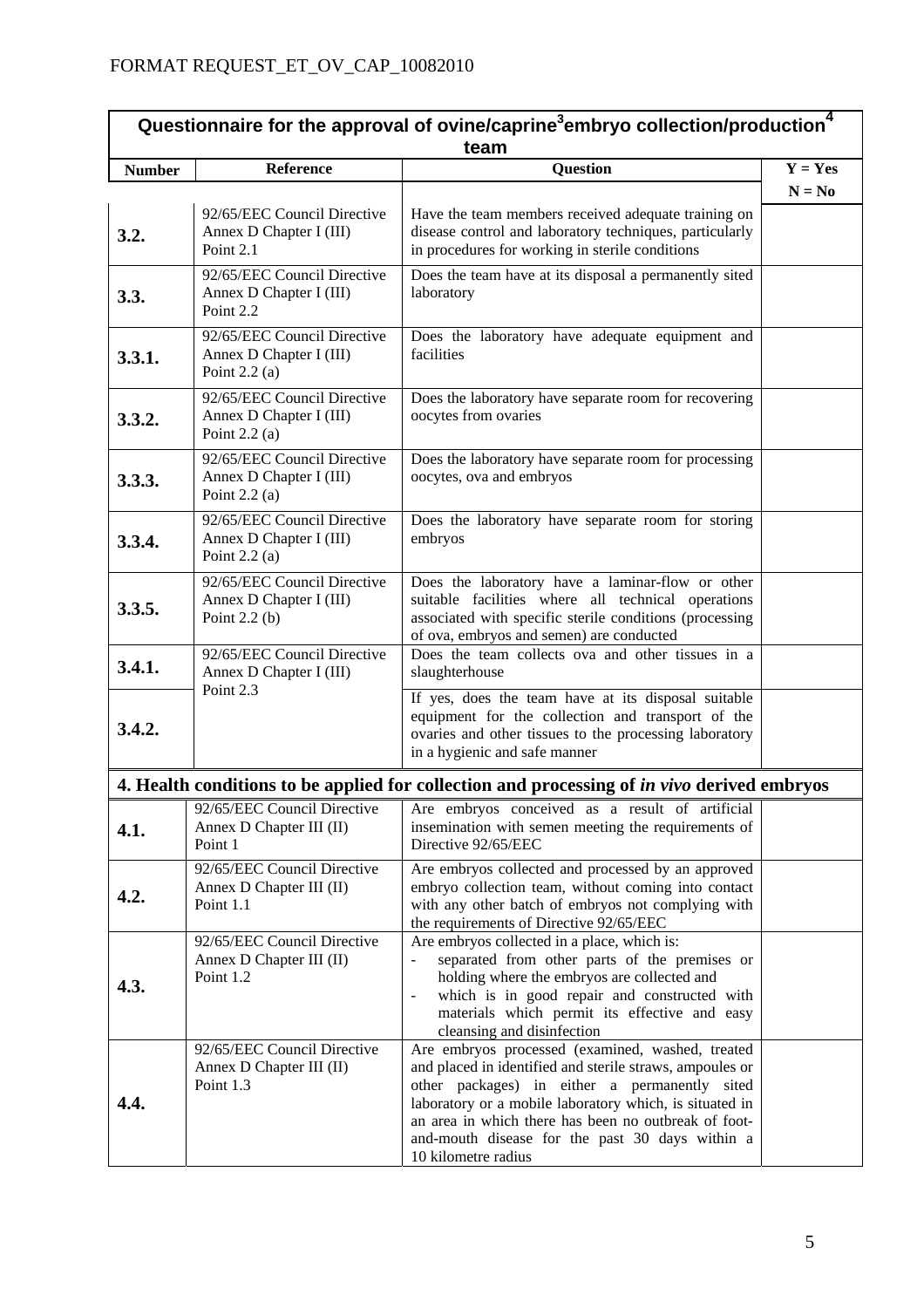| 4<br>Questionnaire for the approval of ovine/caprine <sup>3</sup> embryo collection/production <sup>4</sup><br>team |                                                                       |                                                                                                                                                                                                                                 |           |
|---------------------------------------------------------------------------------------------------------------------|-----------------------------------------------------------------------|---------------------------------------------------------------------------------------------------------------------------------------------------------------------------------------------------------------------------------|-----------|
| <b>Number</b>                                                                                                       | Reference                                                             | <b>Question</b>                                                                                                                                                                                                                 | $Y = Yes$ |
|                                                                                                                     |                                                                       |                                                                                                                                                                                                                                 | $N = No$  |
| 4.5.1.                                                                                                              | 92/65/EEC Council Directive<br>Annex D Chapter III (II)<br>Point 1.4  | Is all equipment used to collect, handle, wash, freeze<br>and store embryos sterilised or properly cleansed and<br>disinfected prior to use according to the IETS Manual <sup>8</sup>                                           |           |
| 4.5.2                                                                                                               |                                                                       | If not, is new single-use equipment used only and<br>discarded after use                                                                                                                                                        |           |
| 4.6.                                                                                                                | 92/65/EEC Council Directive<br>Annex D Chapter III (II)<br>Point 1.5  | Are all biological products of animal origin used in the<br>media and solutions for collection, processing,<br>washing or storage of embryos free of pathogenic<br>micro-organisms                                              |           |
| 4.7.                                                                                                                | 92/65/EEC Council Directive<br>Annex D Chapter III (II)<br>Point 1.5  | Are media and solutions used for the collection,<br>freezing and storage of embryos sterilised by approved<br>methods according to the IETS Manual and handled in<br>such a manner as to ensure that sterility is maintained    |           |
| 4.8.1.                                                                                                              | 92/65/EEC Council Directive<br>Annex D Chapter III (II)<br>Point 1.5  | Are antibiotics added to collection, processing,<br>washing and storage media                                                                                                                                                   |           |
| 4.8.2.                                                                                                              | 92/65/EEC Council Directive<br>Annex D Chapter III (II)<br>Point 1.5  | If yes, are they added in accordance with the IETS<br>Manual                                                                                                                                                                    |           |
| 4.9.                                                                                                                | 92/65/EEC Council Directive<br>Annex D Chapter III (II)<br>Point 1.6  | Are procedures in place to ensure that the cryogenic<br>agents used for the preservation or storage of embryos<br>are not previously used for other products of animal<br>origin                                                |           |
| 4.10.                                                                                                               | 92/65/EEC Council Directive<br>Annex D Chapter III (II)<br>Point 1.7  | Is each embryo straw, ampoule or other package<br>clearly identified by labels according to the<br>standardised system according to the IETS Manual                                                                             |           |
| 4.11.1.                                                                                                             | 92/65/EEC Council Directive<br>Annex D Chapter III (II)<br>Point 1.8  | Are the embryos washed according to the IETS<br>Manual                                                                                                                                                                          |           |
| 4.11.2.                                                                                                             |                                                                       | Is the standard washing procedure modified to include<br>additional washes with the enzyme trypsin, according<br>to the IETS Manual, when inactivation or removal of<br>certain viruses is required                             |           |
| 4.12.                                                                                                               | 92/65/EEC Council Directive<br>Annex D Chapter III (II)<br>Point 1.9  | Are procedures in place to ensure that embryos from<br>different donor animals are not washed together                                                                                                                          |           |
| 4.13.                                                                                                               | 92/65/EEC Council Directive<br>Annex D Chapter III (II)<br>Point 1.10 | Is the zona pellucida of each embryo examined over<br>its entire surface area at not less than 40X<br>magnification and certified to be intact and free of<br>adherent material after the washing                               |           |
| 4.14.                                                                                                               | 92/65/EEC Council Directive<br>Annex D Chapter III (II)<br>Point 1.11 | Are embryos of a batch that has successfully<br>undergone the examination set out in point 4.13.<br>placed in a sterile straw, ampoule or other package<br>marked in accordance with point 4.10. which is sealed<br>immediately |           |
| 4.15.                                                                                                               | 92/65/EEC Council Directive<br>Annex D Chapter III(II)<br>Point 1.12  | Is each embryo, where appropriate, frozen as soon as<br>possible and stored in a place which is under the<br>control of the team veterinarian                                                                                   |           |

<sup>8</sup> Manual of the International Embryo Transfer Society – A procedural guide and general information for the use of embryo transfer technology emphasising sanitary procedures, published by the International Embryo Transfer Society 1111 North Dunlap Avenue, Savoy, Illinois 61874 USA (http://www.iets.org/).

1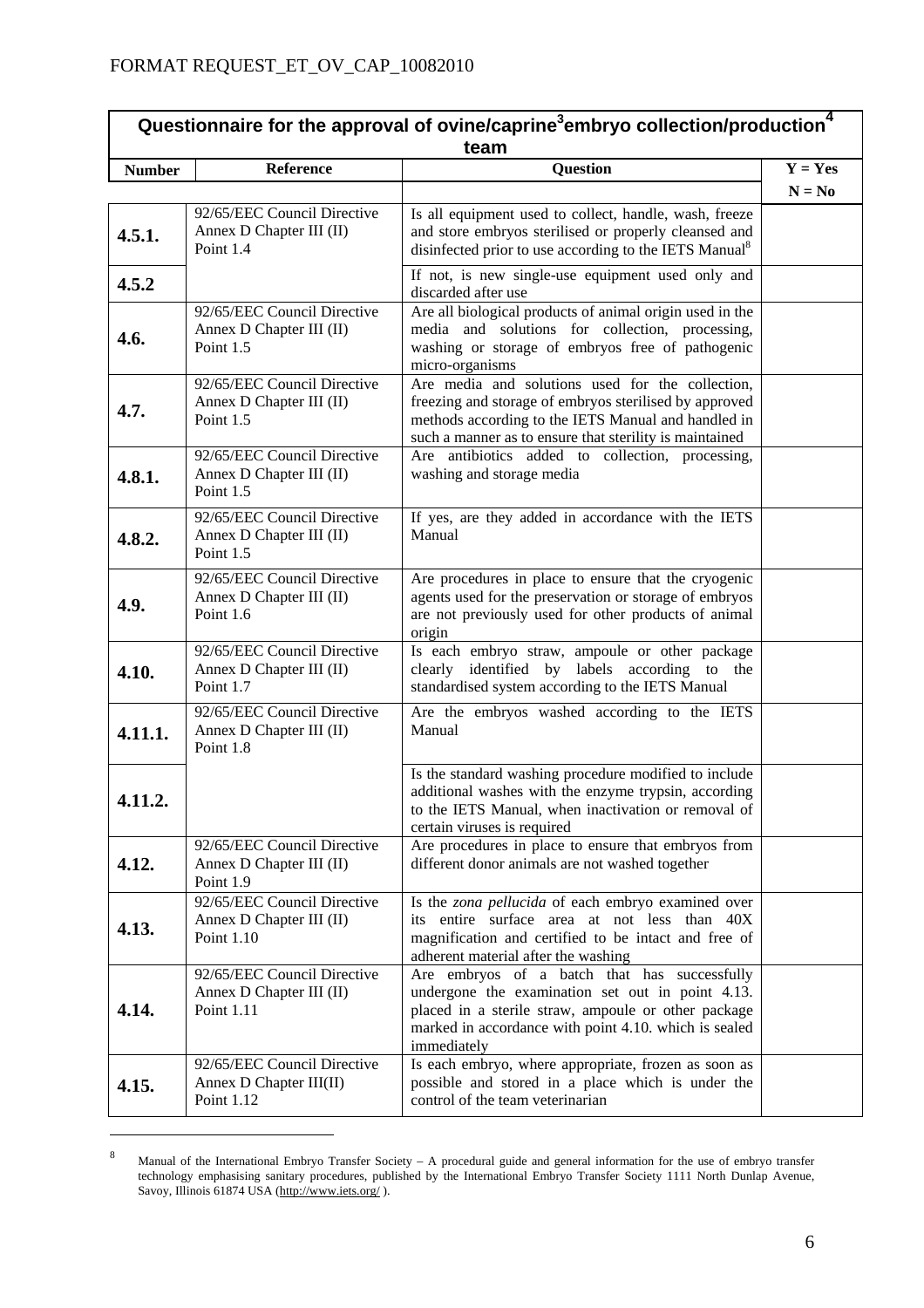| Questionnaire for the approval of ovine/caprine <sup>3</sup> embryo collection/production <sup>4</sup><br>team |                                                                                                                                                           |                                                                                                                                                                                                                                                                                                                                                                                                                                                                                                                                                                                                                                                                                                                                                                                                                                                                                     |           |  |  |
|----------------------------------------------------------------------------------------------------------------|-----------------------------------------------------------------------------------------------------------------------------------------------------------|-------------------------------------------------------------------------------------------------------------------------------------------------------------------------------------------------------------------------------------------------------------------------------------------------------------------------------------------------------------------------------------------------------------------------------------------------------------------------------------------------------------------------------------------------------------------------------------------------------------------------------------------------------------------------------------------------------------------------------------------------------------------------------------------------------------------------------------------------------------------------------------|-----------|--|--|
| <b>Number</b>                                                                                                  | Reference                                                                                                                                                 | <b>Question</b>                                                                                                                                                                                                                                                                                                                                                                                                                                                                                                                                                                                                                                                                                                                                                                                                                                                                     | $Y = Yes$ |  |  |
|                                                                                                                |                                                                                                                                                           |                                                                                                                                                                                                                                                                                                                                                                                                                                                                                                                                                                                                                                                                                                                                                                                                                                                                                     | $N = No$  |  |  |
| 4.16.                                                                                                          | 92/65/EEC Council Directive<br>Annex D Chapter III (II)<br>Point 1.13                                                                                     | the team regularly submit for official<br>Does<br>examination for bacterial and viral contamination<br>routine samples of non-viable embryos or ova,<br>flushing fluids or washing fluids resulting from its<br>activities according to the IETS Manual                                                                                                                                                                                                                                                                                                                                                                                                                                                                                                                                                                                                                             |           |  |  |
| 4.17.                                                                                                          | 92/65/EEC Council Directive<br>Annex D Chapter III (II)<br>Point 1.14                                                                                     | Is the team keeping a record of its activities in respect<br>of embryo collection for a period of two years after the<br>embryos have been the subject of trade or export                                                                                                                                                                                                                                                                                                                                                                                                                                                                                                                                                                                                                                                                                                           |           |  |  |
| 4.17.1.                                                                                                        | 92/65/EEC Council Directive<br>Annex D Chapter III (II)<br>Point $1.14$ (a)                                                                               | Does the record include the breed, age and individual<br>identification of the donor animals concerned                                                                                                                                                                                                                                                                                                                                                                                                                                                                                                                                                                                                                                                                                                                                                                              |           |  |  |
| 4.17.2.                                                                                                        | 92/65/EEC Council Directive<br>Annex D Chapter III (II)<br>Point $1.14$ (b)                                                                               | Does the record include the place of collection,<br>processing and storage of embryos collected by the<br>team                                                                                                                                                                                                                                                                                                                                                                                                                                                                                                                                                                                                                                                                                                                                                                      |           |  |  |
| 4.17.3.                                                                                                        | 92/65/EEC Council Directive<br>Annex D Chapter III (II)<br>Point $1.14(c)$                                                                                | Does the record include the identification of the<br>embryos together with details of the consignee of the<br>shipment                                                                                                                                                                                                                                                                                                                                                                                                                                                                                                                                                                                                                                                                                                                                                              |           |  |  |
|                                                                                                                | 5. Health conditions to be applied for collection and processing of ova, ovaries and other<br>tissues, with the aim of producing in vitro derived embryos |                                                                                                                                                                                                                                                                                                                                                                                                                                                                                                                                                                                                                                                                                                                                                                                                                                                                                     |           |  |  |
| 5.1.                                                                                                           | 92/65/EEC Council Directive<br>Annex D Chapter III (II)<br>Point 2                                                                                        | Does the team comply with all the requirements<br>described in point 2 of this questionnaire                                                                                                                                                                                                                                                                                                                                                                                                                                                                                                                                                                                                                                                                                                                                                                                        |           |  |  |
| 5.2.                                                                                                           | 92/65/EEC Council Directive<br>Annex D Chapter III (II)<br>Point 2.1                                                                                      | Does the competent authority have knowledge of, and<br>authority over, the holding(s) of origin of the donor<br>animals                                                                                                                                                                                                                                                                                                                                                                                                                                                                                                                                                                                                                                                                                                                                                             |           |  |  |
| 5.3.1.                                                                                                         | 92/65/EEC Council Directive<br>Annex D Chapter III (II)<br>Point 2.2                                                                                      | Are the ovaries and other tissues either from<br>individual animals or from batches of donors ("batch<br>collection") collected at a slaughterhouse                                                                                                                                                                                                                                                                                                                                                                                                                                                                                                                                                                                                                                                                                                                                 |           |  |  |
| 5.3.2.<br>5.3.3.                                                                                               | 92/65/EEC Council Directive<br>Annex D Chapter III (II)<br>Point 2.2                                                                                      | If yes, is the slaughterhouse officially approved in<br>accordance with:<br>Regulation (EC) No 854/2004 of the European<br>Parliament and of the Council of 29 April 2004<br>laying down specific rules for the organisation of<br>official controls on products of animal origin<br>intended for human consumption <sup>9</sup> , or<br>equivalent under national legislation,<br>and under the supervision of a veterinarian whose<br>responsibility it is to ensure that ante-mortem and<br>post-mortem inspections of potential donor animals<br>are carried out and to certify them to be free of signs<br>of the relevant contagious diseases transmissible to<br>animals of the ovine and caprine species<br>Is the slaughterhouse situated in an area in which there<br>has been no outbreak of foot and mouth disease for the<br>past 30 days within a 10 kilometre radius |           |  |  |
| 5.4.                                                                                                           | 92/65/EEC Council Directive<br>Annex D Chapter III (II)<br>Point 2.3                                                                                      | Are procedures in place to ensure that batches of<br>ovaries are not brought into the processing laboratory<br>until <i>post-mortem</i> inspection of donor animals is<br>completed                                                                                                                                                                                                                                                                                                                                                                                                                                                                                                                                                                                                                                                                                                 |           |  |  |

<sup>–&</sup>lt;br>9 OJ L 139, 30.4.2004, p. 206.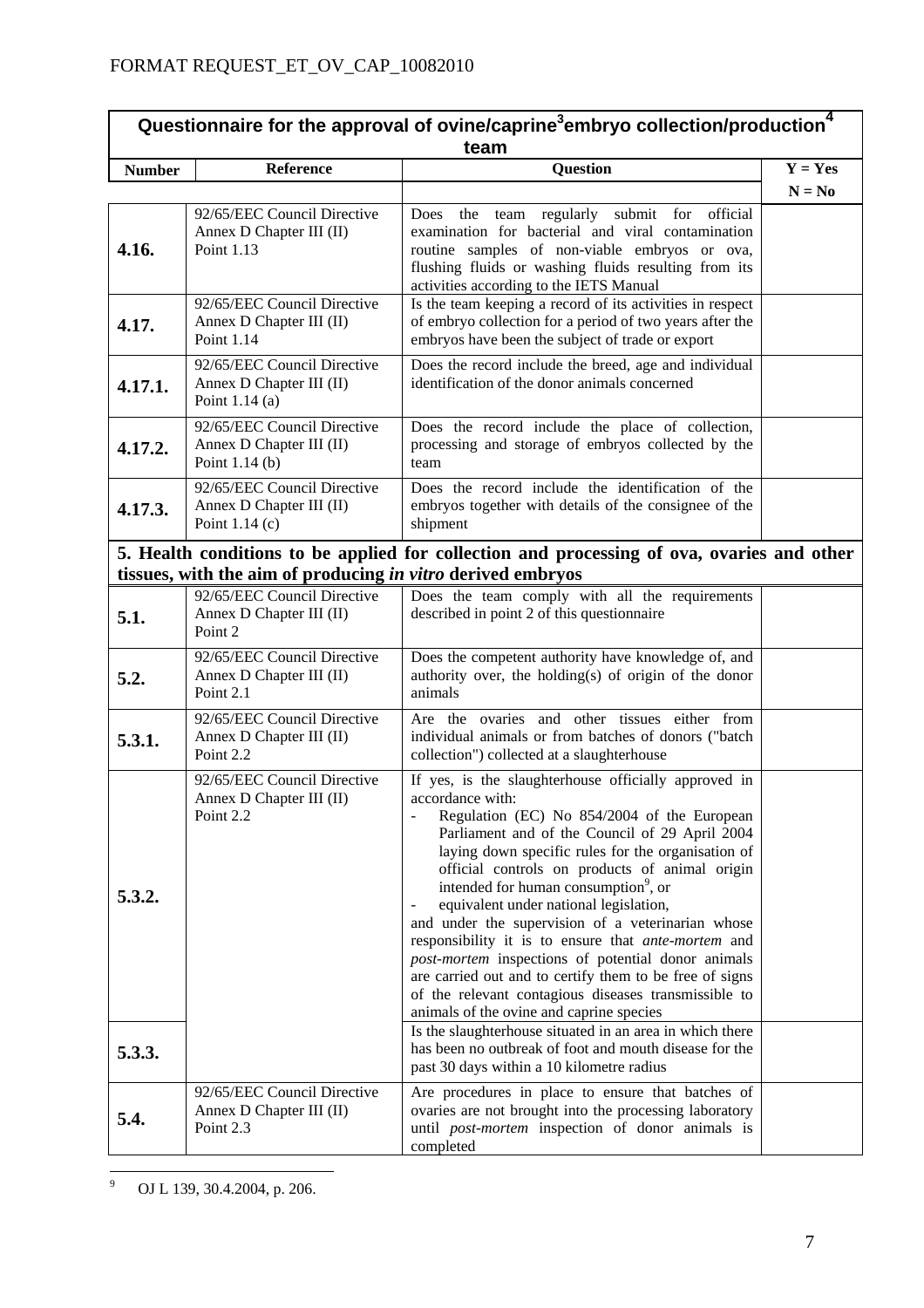| Questionnaire for the approval of ovine/caprine <sup>3</sup> embryo collection/production <sup>4</sup><br>team |                                                                      |                                                                                                                                                                                                                                    |           |  |
|----------------------------------------------------------------------------------------------------------------|----------------------------------------------------------------------|------------------------------------------------------------------------------------------------------------------------------------------------------------------------------------------------------------------------------------|-----------|--|
| <b>Number</b>                                                                                                  | Reference                                                            | <b>Question</b>                                                                                                                                                                                                                    | $Y = Yes$ |  |
|                                                                                                                |                                                                      |                                                                                                                                                                                                                                    | $N = No$  |  |
| 5.5.                                                                                                           | 92/65/EEC Council Directive<br>Annex D Chapter III (II)<br>Point 2.4 | Is equipment for removal and transport of ovaries and<br>other tissues cleansed and disinfected or sterilised<br>before use and exclusively used for these purposes                                                                |           |  |
|                                                                                                                |                                                                      | 6. Health conditions to be applied for processing of <i>in vitro</i> derived embryos                                                                                                                                               |           |  |
| 6.1.                                                                                                           | 92/65/EEC Council Directive<br>Annex D Chapter III (II)<br>Point 3   | Does the team comply with all the requirements<br>described in point 5 of this questionnaire                                                                                                                                       |           |  |
| 6.2.                                                                                                           | 92/65/EEC Council Directive<br>Annex D Chapter III (II)<br>Point 3.1 | Are in vitro derived embryos conceived as a result of<br>in vitro fertilisation with semen meeting the<br>requirements of Directive 92/65/EEC                                                                                      |           |  |
| 6.3.                                                                                                           | 92/65/EEC Council Directive<br>Annex D Chapter III (II)<br>Point 3.2 | Are the embryos, after the <i>in vitro</i> culture period is<br>completed but prior to freezing, storage and transport<br>washed and subjected to the treatments referred to in<br>points 4.11., 4.13. and 4.14.                   |           |  |
| 6.4.                                                                                                           | 92/65/EEC Council Directive<br>Annex D Chapter III (II)<br>Point 3.3 | Are procedures in place to ensure that embryos from<br>different donor animals, in the case of individual<br>animal recovery, or from different batch collections<br>washed together                                               |           |  |
| 6.5.                                                                                                           | 92/65/EEC Council Directive<br>Annex D Chapter III (II)<br>Point 3.4 | Are procedures in place to ensure that embryos from<br>different donor animals, in the case of individual<br>animal recovery, or from different batch collections<br>are not stored in the same straw, ampoule or other<br>package |           |  |
|                                                                                                                |                                                                      | 7. Health conditions to be applied for processing of micromanipulated embryos                                                                                                                                                      |           |  |
| 7.1.                                                                                                           | 92/65/EEC Council Directive<br>Annex D Chapter III (II)<br>Point 4   | Does the team comply with all the requirements<br>described in points 4,5 and 6 of this questionnaire                                                                                                                              |           |  |
| 7.2.                                                                                                           | 92/65/EEC Council Directive<br>Annex D Chapter III (II)<br>Point 4.1 | Where micromanipulation of the embryo which<br>involves penetration of the zona pellucida is carried<br>out, is it done in suitable laboratory facilities under<br>supervision of an approved team veterinarian                    |           |  |
| 7.3.                                                                                                           | 92/65/EEC Council Directive<br>Annex D Chapter III (II)<br>Point 4.2 | Is the team keeping records of its activities according<br>to point 4.17, including details of micromanipulation<br>techniques which involve penetration of the zona<br>pellucida and which have been performed on the<br>embryos. |           |  |
| 7.4.1.                                                                                                         |                                                                      | In the case of embryos derived by in vitro fertilisation,<br>is the identification of the embryos done on the basis<br>of a batch                                                                                                  |           |  |
| 7.4.2.                                                                                                         |                                                                      | If yes, does it contain details of the date and place of<br>collection of ovaries and/or ova and is it possible to<br>identify the holding of origin of the donor animals                                                          |           |  |
|                                                                                                                |                                                                      | 8. Health conditions to be applied for storage and transport of embryos                                                                                                                                                            |           |  |
| 8.1.                                                                                                           | 92/65/EEC Council Directive<br>Annex D Chapter III (II)<br>Point 5.1 | Does the team ensure that the embryos are stored at<br>suitable temperatures in storage premises referred to in<br>point 2.7                                                                                                       |           |  |
| 8.2.                                                                                                           | 92/65/EEC Council Directive<br>Annex D Chapter III (II)<br>Point 5.2 | Are frozen embryos, prior to dispatch, stored in<br>approved conditions for a minimum period of 30 days<br>from the date of their collection or production                                                                         |           |  |